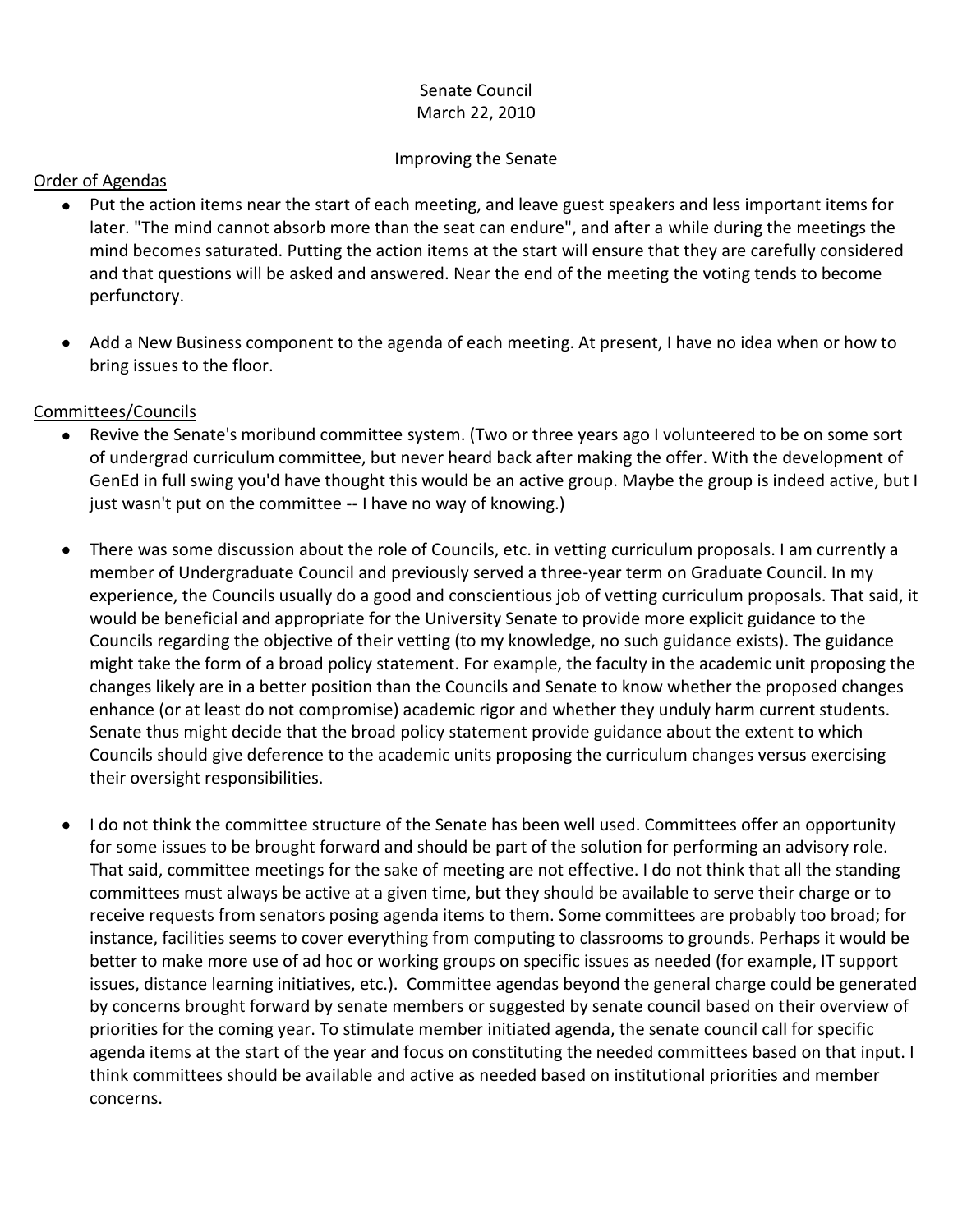Several people complained about the Senate's role as a rubber stamping organization. One approach would be to delegate authority for final decisions on certain issues to those committees that consider them carefully. In my experience a large group viewing complicated issues with little preparation rarely makes good decisions, and I question why final votes on certain issues take place in the full Senate. Perhaps committee decisions and supporting materials could be made available to Senators for review and challenges for a prescribed period before becoming final decisions.

### Communication

- I don't see meaningful *communication* from Senators to the groups they represent. Providing a concise list of relevant announcements and Senate decisions that Senators could post on faculty listservs would be one way to standardize the information coming out of the Senate. In cases where several Senators represent one group such as a college, a single Senator could be selected to disseminate the information to that group.
- I appreciated the opportunity for the Senate to have a broad open discussion facilitated by Professor Swanson about our role in university governance.
- Budget issues Clearly this is a huge concern for everyone these days. If we could possibly be facing program or benefit cuts or other draconian responses to a dire budget situation, will the senate have enough information to provide meaningful input? Will such input be sought? The suggestion was made that the Senate council chair could seek to participate in the meetings between the Provost and the Deans. This would seem to be an important way for the Senate to be kept apprised of issues that could have a large impact on the institution as a whole.
- There really should be some regular communication between the US and the SS on matters of money. Perhaps the Senate Council and the Staff Senate's Executive Committee could meet on the issue occasionally?
- Also, it might be nice if there was some more general communication between the two Senates. It might facilitate matters for each to know that the other exists, and that, for the most part, a lot of the internal struggles they're each facing are the same.
- It was acknowledged that we do not receive much information about the budget. What I would find most  $\bullet$ useful as a Senator is some kind of abstract of how the campus operates financially — at least the nonmedical parts of it. Ideally this would not only include a breakdown of basic facts by College — total UK budget, total external funding, total gifts, total expenditures, # undergrad students, # grad students, # faculty, # staff — but also some simple ratios: student:faculty, Student:Budget\$, etc. Some years ago I saw such a spreadsheet done by a budget analyst in my College, and I was surprised and informed by the differences among the Colleges. I think that this kind of information is vital in keeping Senators informed about how money is spent on this campus.
- How can the Senate have better ties to other university committees where appropriate or ensure seats reserved for a senate member are filled? One of the reasons I saw a need for a senate IT committee was because the UK academic computing committees had been vacant and inactive for years. Vince Kellen reconstituted these committees in 2009, one for instructional computing and one for research computing. Is there some channel of communication between the Senate and committees such as these? Related to this, how many university committees call for a Senate representative? For example, I serve on the university web advisory committee that has a slot for a senate member that has rarely been filled during the last 6 years. Is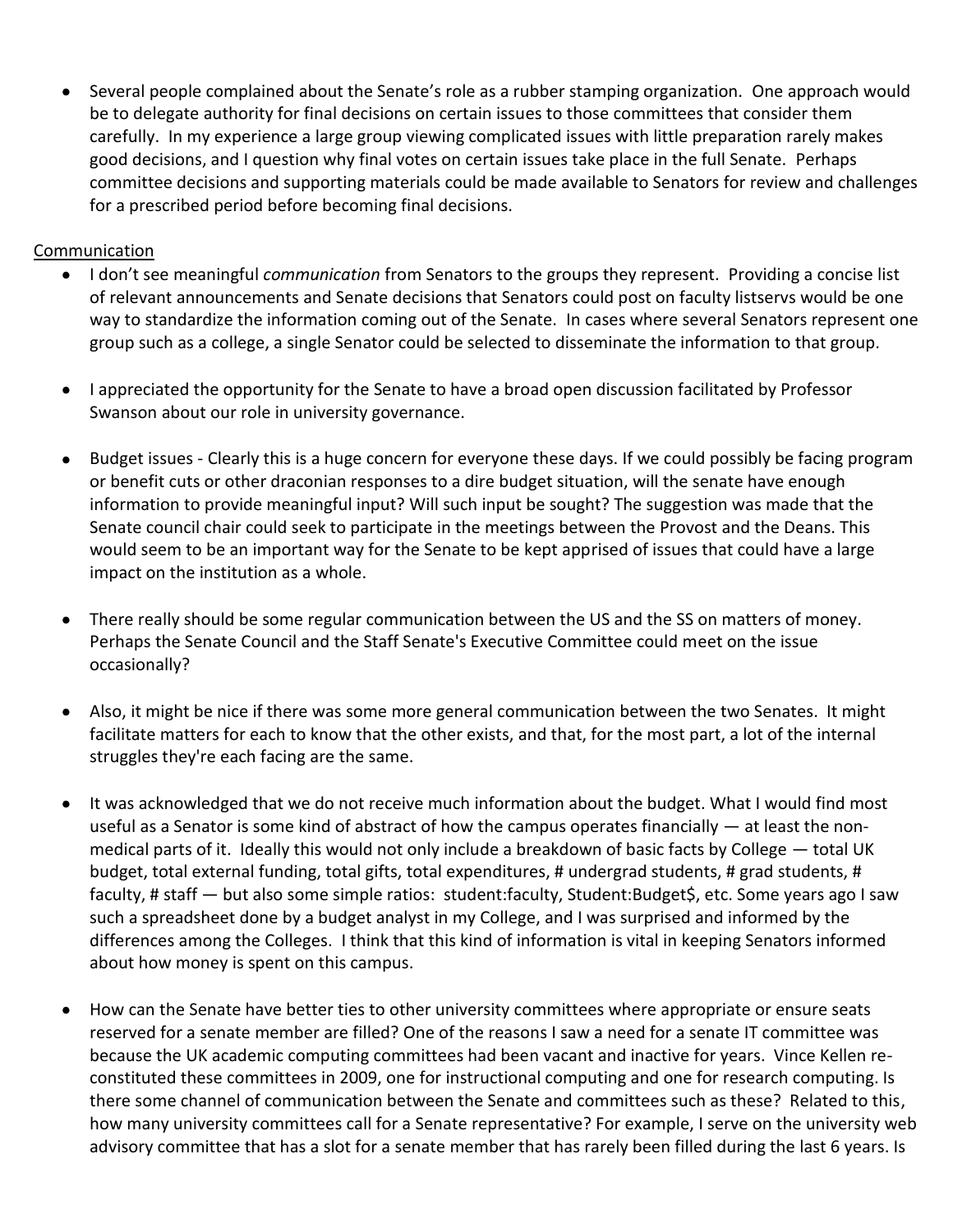there a way for senate members to know who those representatives on outside committees are so they could provide input to them on relevant issues?

- Philosophically, I associate the idea of a "senate" with the dual roles of "advise and consent" and it is the lack of much of an advisory role that I see as the most problematic. I find almost all of what we do to be quite "top down." Generally, we are informed of decisions that have been made or are recommended to be made. I am able to go back to my unit and report on what has transpired, but what seems to be missing is much opportunity for two-way communication; that is, a way for me to bring other issues that concern my colleagues back to the Senate. I do think an active committee structure is part of the answer, but I think it also goes beyond that.
- A theme in the discussion was antipathy toward "administrators" and glorification of faculty. On one hand, this was amusing because I consider the Senate to be part of administration. On the other hand, it was disturbing because we have an entire branch of our Gen Ed curriculum to teach students not to apply such generalizations to broad groups of people. If I had a third hand, I would also point out that any group that refuses to work constructively with others gets marginalized. My impression is that the majority of Senators are interested in constructive collaboration to solve problems, but they are easily drowned out by those who speak often and loudly. Promoting more electronic communication on important issues before and after meetings may be a way to increase productive participation. Yesterday's invitation to send "Improve Senate" emails is a good example of a way to encourage broader participation.
- I think communication could be improved within the senate. I had a interaction that may not be typical, but was nonetheless frustrating. In the spring of 2008, I sent a proposal to the council chair suggesting the senate council consider the need for a Senate IT related committee/work group. That request was never acknowledged. Since that was near the end of the spring term for the senate council, I assumed it was just being deferred. I resubmitted it the next year in the fall of 2008 to the new council chair. It was also not acknowledged. However, I did find out later from another source that it got on the agenda for spring of 2009, but I was on sabbatical then and not part of the working group that did finally explore this issue. My point is really just that, based on my limited experience, I concluded there may be communication lapses between senate council and senate members. There should be a defined process for how a senator can bring items forward for consideration.

### Shared Governance

- Shared governance between faculty and the administration depends on the willingness of both to share. From the faculty's perspective, how we can best enhance the effectiveness of Senate's role in shared governance depends on the administration's willingness to share its governance authority. How and to what extent is the administration willing? For example, I was on the Senate committee that interacts with the administration on budgetary matters several years ago. The administration shared a lot of budget information with the committee, but I never got the sense that it would lead to actual changes in budget decisions. I recommend consultation with appropriate members of the administration to get a more accurate sense of its willingness to share governance.
- There is clearly a sense among some faculty that the administration needs to do a better job of sharing its governance authority with the faculty. If the faculty is truly committed to shared governance, we need to be open to the possibility that, on some dimensions, the faculty needs to do a better job of sharing its governance authority with the administration. Consultation with the administration on this issue is appropriate.